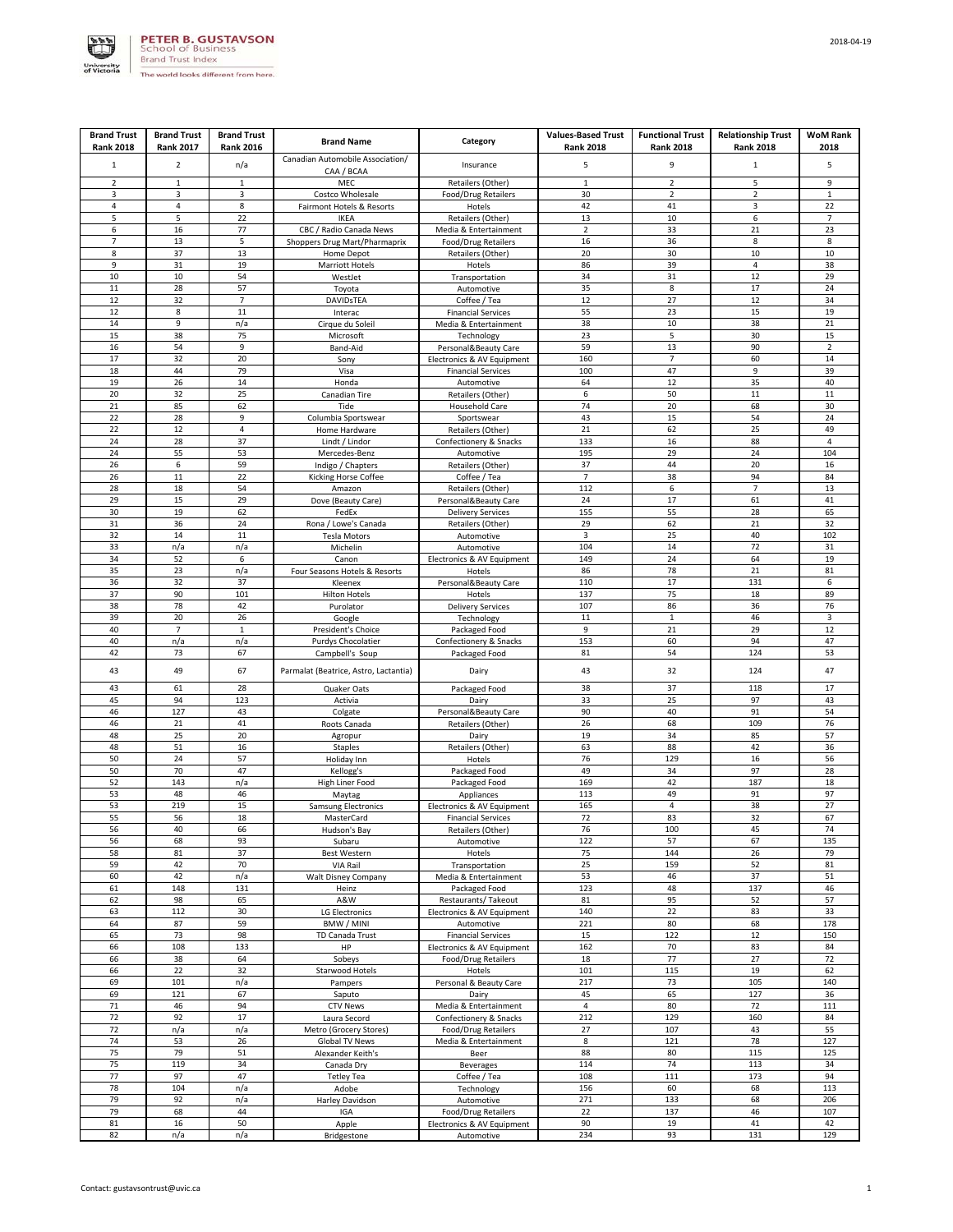

| <b>Brand Trust</b> | <b>Brand Trust</b> | <b>Brand Trust</b> | <b>Brand Name</b>                     | Category                                                 | <b>Values-Based Trust</b> | <b>Functional Trust</b> | <b>Relationship Trust</b> | <b>WoM Rank</b> |
|--------------------|--------------------|--------------------|---------------------------------------|----------------------------------------------------------|---------------------------|-------------------------|---------------------------|-----------------|
| <b>Rank 2018</b>   | <b>Rank 2017</b>   | <b>Rank 2016</b>   |                                       |                                                          | <b>Rank 2018</b>          | <b>Rank 2018</b>        | <b>Rank 2018</b>          | 2018            |
| 82<br>84           | 80<br>89           | 81<br>100          | <b>Porter Airlines</b><br><b>UPS</b>  | Transportation                                           | 127<br>181                | 102<br>147              | 50<br>85                  | 147<br>134      |
| 85                 | 148                | 141                | Hershey's                             | <b>Delivery Services</b><br>Confectionery & Snacks       | 184                       | 122                     | 155                       | 72              |
| 86                 | 57                 | n/a                | Goodyear                              | Automotive                                               | 203                       | 84                      | 139                       | 117             |
| 86                 | n/a                | n/a                | The Keg Steakhouse                    | Restaurants/ Takeout                                     | 162                       | 114                     | 48                        | 95              |
| 88                 | 109                | 106                | <b>GE Appliances</b>                  | Appliances                                               | 185                       | 71                      | 146                       | 74              |
| 88<br>90           | 76<br>50           | 51<br>117          | Gillette<br>Delta Hotels              | Personal&Beauty Care<br>Hotels                           | 237<br>104                | 51<br>156               | 182<br>30                 | 60<br>115       |
| 91                 | 62                 | 72                 | London Drugs                          | Food/Drug Retailers                                      | 45                        | 170                     | 76                        | 138             |
| 92                 | 205                | 241                | Canada Post                           | <b>Delivery Services</b>                                 | 27                        | 173                     | 61                        | 70              |
| 93                 | 67                 | 71                 | <b>Macleans Magazine</b>              | Media & Entertainment                                    | 90                        | 180                     | 166                       | 202             |
| 94                 | 94                 | 111                | Crest                                 | Personal&Beauty Care                                     | 140                       | 62                      | 173                       | 51              |
| 94<br>94           | 104<br>140         | n/a<br>170         | Intel                                 | Technology                                               | 153<br>265                | 42<br>146               | 120<br>173                | 123<br>66       |
| 94                 | 112                | 31                 | Kit Kat<br>Whirlpool                  | Confectionery & Snacks<br>Appliances                     | 120                       | 52                      | 105                       | 88              |
| 98                 | 86                 | 119                | Heineken                              | Beer                                                     | 208                       | 92                      | 166                       | 133             |
| 99                 | 81                 | 135                | Compliments                           | Packaged Food                                            | 59                        | 127                     | 100                       | 78              |
| 99                 | 117                | 155                | RBC                                   | <b>Financial Services</b>                                | 14                        | 150                     | 33                        | 168             |
| 101                | 77                 | n/a                | <b>Tangerine Bank</b>                 | <b>Financial Services</b>                                | 93                        | 129                     | 33                        | 185             |
| 101<br>103         | 63<br>99           | 115<br>87          | Yoplait<br>American Express           | Dairy<br><b>Financial Services</b>                       | 70<br>183                 | 58<br>193               | 182<br>50                 | 101<br>239      |
|                    |                    |                    | Choice Hotels (Comfort Inn, Quality   |                                                          |                           |                         |                           |                 |
| 103                | 147                | 87                 | Inn)                                  | Hotels                                                   | 140                       | 214                     | 57                        | 149             |
| 103                | 103                | 94                 | Scotiabank                            | <b>Financial Services</b>                                | 35                        | 166                     | 66                        | 212             |
| 106                | 120                | n/a                | Cineplex                              | Media & Entertainment                                    | 81                        | 89                      | 49                        | 43              |
| 106<br>106         | 45<br>46           | 130<br>87          | NETFLIX<br><b>Starbucks</b>           | Media & Entertainment                                    | 146<br>61                 | 27<br>95                | 61<br>44                  | 26<br>158       |
| 109                | 71                 | 36                 | PayPal                                | Restaurants/Takeout<br><b>Financial Services</b>         | 203                       | 122                     | 54                        | 129             |
| 110                | 194                | 198                | Nabob Coffee                          | Coffee / Tea                                             | 114                       | 174                     | 157                       | 230             |
| 111                | 177                | 165                | <b>Best Buy</b>                       | Retailers (Other)                                        | 128                       | 134                     | 58                        | 89              |
| 111                | 133                | 94                 | Labatt                                | Beer                                                     | 78                        | 166                     | 137                       | 211             |
| 111<br>114         | 132<br>115         | 84<br>112          | Tropicana                             | <b>Beverages</b>                                         | 116<br>97                 | 104<br>89               | 197<br>145                | 95<br>63        |
| 115                | 129                | 108                | Kraft Foods<br><b>Under Armour</b>    | Packaged Food<br>Sportswear                              | 149                       | 67                      | 189                       | 107             |
| 116                | 65                 | n/a                | <b>Blue Cross</b>                     | Insurance                                                | 17                        | 169                     | 65                        | 169             |
| 116                | 58                 | n/a                | <b>IMAX</b>                           | Media & Entertainment                                    | 128                       | 55                      | 131                       | 50              |
| 116                | 104                | 81                 | Panasonic                             | Appliances                                               | 239                       | 58                      | 164                       | 97              |
| 119                | 81                 | n/a                | <b>IBM</b>                            | Technology                                               | 158                       | 84                      | 127                       | 163             |
| 119<br>121         | 152<br>133         | 109<br>119         | Sunlight<br>Audi                      | Household Care<br>Automotive                             | 121<br>251                | 118<br>66               | 195<br>102                | 89<br>172       |
| 122                | 127                | 155                | Dell                                  | Electronics & AV Equipment                               | 177                       | 94                      | 58                        | 128             |
| 122                | 133                | 160                | Expedia                               | Travel                                                   | 140                       | 125                     | 81                        | 132             |
| 122                | 64                 | n/a                | Whole Foods                           | Food/Drug Retailers                                      | 9                         | 140                     | 127                       | 162             |
| 125                | 183                | 75                 | Cadbury                               | Confectionery & Snacks                                   | 235                       | 109                     | 196                       | 45              |
| 125<br>127         | 124<br>133         | 157<br>87          | Enterprise Rent-A-Car                 | Automobile Rental<br>Packaged Food                       | 256<br>149                | 191<br>98               | 74<br>173                 | 141<br>64       |
| 127                | 72                 | 157                | Knorr<br>McCain Foods                 | Packaged Food                                            | 81                        | 100                     | 114                       | 116             |
| 127                | 129                | 192                | Winners                               | Retailers (Other)                                        | 139                       | 148                     | 111                       | 61              |
| 130                | 213                | 151                | Petro-Canada                          | Gas Stations                                             | 69                        | 150                     | 85                        | 124             |
| 130                | 160                | 125                | Swiffer                               | <b>Household Care</b>                                    | 242                       | 104                     | 159                       | 71              |
| 132<br>132         | 226<br>133         | 154<br>124         | L'Oréal (Garnier/ Maybelline)         | Personal&Beauty Care                                     | 231<br>116                | 76<br>135               | 123<br>150                | 106<br>155      |
| 134                | 109                | 44                 | Olay<br>Palmolive                     | Personal&Beauty Care<br>Household Care                   | 119                       | 87                      | 204                       | 100             |
| 135                | 167                | 119                | Orville Redenbacher                   | Confectionery & Snacks                                   | 208                       | 155                     | 208                       | 89              |
| 135                | n/a                | n/a                | Samsung Appliances                    | Appliances                                               | 169                       | 45                      | 141                       | 87              |
| 137                | 99                 | n/a                | iTunes                                | Media & Entertainment                                    | 162                       | 89                      | 134                       | 172             |
| 137                | n/a                | n/a                | <b>Ritz Crackers</b>                  | Confectionery & Snacks                                   | 178                       | 157                     | 220                       | 69              |
| 137<br>140         | 144<br>140         | 146<br>145         | Swiss Chalet/Harvey's<br>Molson/Coors | Restaurants/ Takeout<br>Beer                             | 173<br>85                 | 170<br>168              | 89<br>127                 | 107<br>171      |
| 141                | 112                | 109                | Sleep Country                         | Retailers (Other)                                        | 57                        | 141                     | 100                       | 154             |
| 142                | 109                | 79                 | Nissan                                | Automotive                                               | 156                       | 115                     | 93                        | 188             |
| 143                | 65                 | n/a                | Jamieson                              | Personal & Beauty Care                                   | 41                        | 108                     | 136                       | 120             |
| 143                | 124                | 34                 | LG Appliances                         | Appliances                                               | 128                       | 72                      | 143                       | 117             |
| 143<br>146         | 94<br>87           | 112<br>107         | TripAdvisor                           | Travel                                                   | 145<br>200                | 120<br>68               | 103<br>197                | 104<br>107      |
| 146                | 117                | 86                 | Adidas<br><b>BMO</b>                  | Sportswear<br><b>Financial Services</b>                  | 31                        | 220                     | 54                        | 220             |
| 146                | 196                | 101                | Maxwell House                         | Coffee / Tea                                             | 146                       | 218                     | 179                       | 200             |
| 149                | 168                | 135                | Hyundai                               | Automotive                                               | 148                       | 152                     | 139                       | 187             |
| 150                | 146                | 141                | Cascade Detergent                     | Household Care                                           | 166                       | 112                     | 189                       | 119             |
| 151                | 213                | 193                | Wrigley                               | Confectionery & Snacks                                   | 260                       | 153                     | 244                       | 125             |
| 152<br>153         | 155<br>158         | 85<br>170          | <b>Planters Peanuts</b><br>Lysol      | Confectionery & Snacks<br>Household Care                 | 228<br>279                | 177<br>104              | 228<br>222                | 112<br>93       |
| 153                | 163                | 91                 | Minute Maid                           | <b>Beverages</b>                                         | 103                       | 129                     | 202                       | 121             |
| 153                | 138                | 149                | SC Johnson                            | <b>Household Care</b>                                    | 206                       | 79                      | 185                       | 103             |
| 153                | 150                | 149                | Van Houtte Coffee                     | Coffee / Tea                                             | 137                       | 182                     | 157                       | 174             |
| 157                | 124                | 56                 | Lipton Tea                            | Coffee / Tea                                             | 123                       | 139                     | 233                       | 143             |
| 157<br>159         | 189<br>194         | 91<br>n/a          | Subway<br>Keurig                      | Restaurants/ Takeout<br>Coffee / Tea                     | 53<br>262                 | 95<br>115               | 76<br>111                 | 80<br>164       |
| 160                | 157                | 140                | Mazda                                 | Automotive                                               | 231                       | 102                     | 147                       | 182             |
| 160                | 123                | n/a                | Philips                               | Technology                                               | 173                       | 118                     | 218                       | 158             |
| 162                | 205                | 175                | Old Dutch Potato Chips                | Confectionery & Snacks                                   | 195                       | 194                     | 202                       | 143             |
| 163                | 129                | 74                 | <b>CIBC</b>                           | <b>Financial Services</b>                                | 32                        | 213                     | 78                        | 228             |
| 163<br>165         | 165<br>154         | 187<br>72          | Lenovo<br>Asus                        | Electronics & AV Equipment<br>Electronics & AV Equipment | 250<br>214                | 143<br>109              | 208<br>149                | 165<br>148      |
|                    |                    |                    |                                       |                                                          |                           |                         |                           |                 |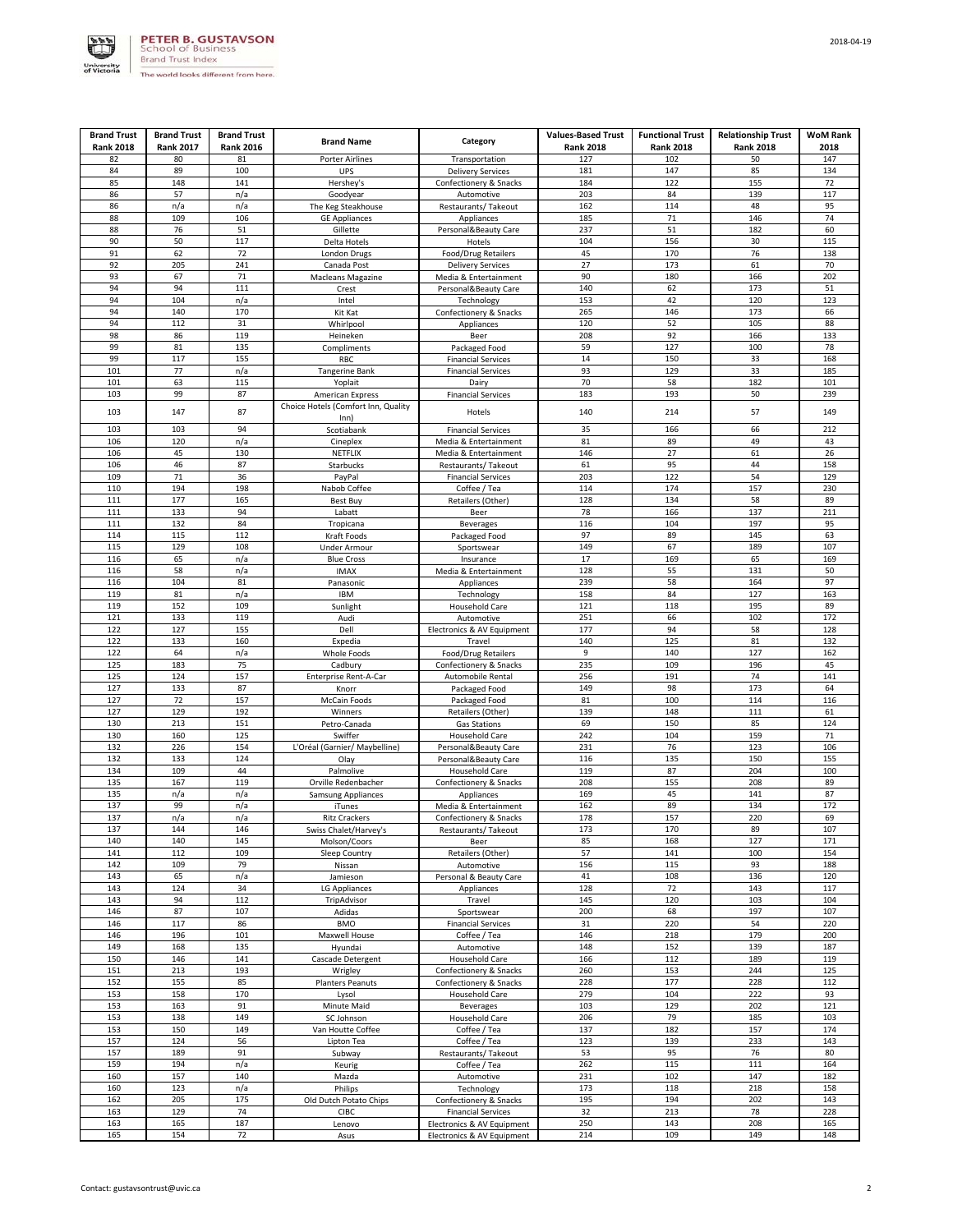

| <b>Brand Trust</b> | <b>Brand Trust</b> | <b>Brand Trust</b> |                                          |                                                | <b>Values-Based Trust</b> | <b>Functional Trust</b> | <b>Relationship Trust</b> | <b>WoM Rank</b> |
|--------------------|--------------------|--------------------|------------------------------------------|------------------------------------------------|---------------------------|-------------------------|---------------------------|-----------------|
| <b>Rank 2018</b>   | <b>Rank 2017</b>   | <b>Rank 2016</b>   | <b>Brand Name</b>                        | Category                                       | <b>Rank 2018</b>          | <b>Rank 2018</b>        | <b>Rank 2018</b>          | 2018            |
| 165                | 172                | 146                | <b>Boston Pizza</b>                      | Restaurants/ Takeout                           | 51                        | 202                     | 78                        | 150             |
| 165                | 164                | 164                | Carlson Wagonlit                         | Travel                                         | 189                       | 240                     | 143                       | 250             |
| 165<br>169         | 169<br>139         | 83<br>128          | Estee Lauder                             | Personal&Beauty Care<br>Confectionery & Snacks | 208<br>276                | 163<br>135              | 115<br>170                | 215<br>68       |
| 170                | 73                 | 119                | Lay's Potato Chips<br>SportChek          | Retailers (Other)                              | 96                        | 154                     | 120                       | 135             |
| 171                | 102                | 125                | Manulife                                 | Insurance                                      | 40                        | 202                     | 75                        | 204             |
| 172                | 199                | 77                 | Dairy Queen                              | Restaurants/ Takeout                           | 134                       | 197                     | 120                       | 81              |
| 173                | 107                | 214                | Wendy's                                  | Restaurants/ Takeout                           | 217                       | 236                     | 105                       | 182             |
| 174                | 121                | 116                | Sun Life                                 | Insurance                                      | 55                        | 219                     | 82                        | 191             |
| 175<br>176         | 175<br>150         | 165<br>146         | Ford<br>Reebok                           | Automotive<br>Sportswear                       | 104<br>206                | 163<br>99               | 104<br>187                | 217<br>156      |
| 176                | 218                | 129                | <b>Schneiders Meats</b>                  | Packaged Food                                  | 159                       | 206                     | 208                       | 197             |
| 178                | 179                | 127                | Dare Foods                               | Packaged Food                                  | 169                       | 172                     | 237                       | 185             |
| 178                | 58                 | 151                | Globe and Mail                           | Media & Entertainment                          | 88                        | 177                     | 164                       | 206             |
| 178                | 58                 | 61                 | The Real Canadian Superstore             | <b>Food/Drug Retailers</b>                     | 68                        | 112                     | 118                       | 99              |
| 181                | 193                | 160                | Downy Fabric Softener                    | Household Care                                 | 258                       | 181                     | 258                       | 152             |
| 182                | 179                | 138                | Maple Leaf Foods                         | Packaged Food                                  | 73                        | 175                     | 171                       | 139             |
| 182<br>184         | 178<br>162         | n/a<br>170         | Club House / McCormick Spices            | Packaged Food                                  | 185<br>245                | 217<br>184              | 239<br>182                | 193<br>193      |
| 185                | 90                 | 133                | Acer<br>Frigidaire                       | Electronics & AV Equipment<br>Appliances       | 247                       | 165                     | 216                       | 167             |
| 186                | 224                | 176                | <b>Trident Gum</b>                       | Confectionery & Snacks                         | 254                       | 211                     | 240                       | 174             |
| 187                | 196                | 187                | Gain Detergent                           | Household Care                                 | 223                       | 188                     | 204                       | 157             |
| 187                | 183                | 228                | Hertz Car Rental                         | Automobile Rental                              | 269                       | 232                     | 151                       | 222             |
| 187                | 152                | 32                 | <b>Kenmore Appliances</b>                | Appliances                                     | 212                       | 185                     | 189                       | 166             |
| 190                | 81                 | 104                | Safeway                                  | Food/Drug Retailers                            | 48                        | 185                     | 110                       | 184             |
| 191<br>191         | 159                | 168                | Nike                                     | Sportswear                                     | 166                       | 52                      | 189<br>151                | 121             |
| 193                | 252<br>187         | 198<br>118         | Pizza Hut<br>Mars Bar                    | Restaurants/ Takeout<br>Confectionery & Snacks | 217<br>289                | 246<br>229              | 268                       | 219<br>153      |
| 193                | 260                | 204                | Nestea                                   | <b>Beverages</b>                               | 178                       | 211                     | 201                       | 174             |
| 193                | 183                | 185                | Skechers                                 | Sportswear                                     | 214                       | 158                     | 216                       | 160             |
| 196                | 182                | 201                | Corona                                   | Beer                                           | 280                       | 196                     | 250                       | 190             |
| 196                | 172                | 170                | Johnson's Baby Powder                    | Personal&Beauty Care                           | 160                       | 198                     | 257                       | 199             |
| 198                | 192                | 202                | Nespresso                                | Coffee / Tea                                   | 244                       | 160                     | 173                       | 213             |
| 199<br>199         | 255                | 205<br>114         | Evian                                    | <b>Beverages</b><br><b>Household Care</b>      | 128                       | 228                     | 244                       | 233             |
| 199                | 166<br>256         | 240                | Finish Detergent<br><b>Flight Centre</b> | Travel                                         | 285<br>197                | 148<br>215              | 253<br>108                | 142<br>254      |
| 202                | 155                | 98                 | Dempster's Bakery                        | Packaged Food                                  | 94                        | 144                     | 237                       | 129             |
| 203                | 27                 | 47                 | <b>Tim Hortons</b>                       | Restaurants/ Takeout                           | 52                        | 137                     | 151                       | 114             |
| 204                | 169                | 160                | <b>Folgers Coffee</b>                    | Coffee / Tea                                   | 231                       | 235                     | 255                       | 236             |
| 205                | 217                | 210                | Kokanee                                  | Beer                                           | 140                       | 216                     | 225                       | 244             |
| 205                | 234                | 205                | McDonald's                               | Restaurants/ Takeout                           | 70                        | 188                     | 94                        | 189             |
| 207<br>207         | 264<br>241         | 220<br>239         | Danby                                    | Appliances<br>Travel                           | 235<br>214                | 238<br>177              | 242<br>155                | 216<br>209      |
| 209                | 215                | n/a                | trivago<br>Spotify                       | Media & Entertainment                          | 190                       | 127                     | 160                       | 169             |
| 210                | 249                | 185                | Gatorade                                 | <b>Beverages</b>                               | 192                       | 200                     | 252                       | 225             |
| 210                | 160                | 210                | The Cooperators                          | Insurance                                      | 67                        | 241                     | 124                       | 264             |
| 212                | 187                | 180                | Canada Life                              | Insurance                                      | 64                        | 261                     | 179                       | 247             |
| 212                | 175                | 104                | Purex Laundry Detergent                  | Household Care                                 | 239                       | 231                     | 253                       | 195             |
| 214                | 179                | 159                | Kia                                      | Automotive                                     | 198                       | 243                     | 163                       | 265             |
| 214<br>216         | 41<br>201          | 40<br>191          | Loblaws<br><b>Nescafe Drinks</b>         | Food/Drug Retailers<br>Coffee / Tea            | 50<br>208                 | 142<br>187              | 97<br>204                 | 143<br>196      |
| 217                | 223                | 103                | Budweiser                                | Beer                                           | 178                       | 227                     | 236                       | 239             |
| 218                | 203                | 194                | Converse Sneakers                        | Sportswear                                     | 257                       | 162                     | 233                       | 191             |
| 219                | 116                | 165                | Great-West Life                          | Insurance                                      | 97                        | 258                     | 141                       | 225             |
| 220                | 219                | 226                | Mitsubishi Motors                        | Automotive                                     | 268                       | 206                     | 147                       | 256             |
| 220                | 229                | n/a                | Nokia                                    | Electronics & AV Equipment                     | 258                       | 223                     | 255                       | 256             |
| 222                | n/a                | n/a                | Dentyne Gum                              | Confectionery & Snacks                         | 265                       | 204                     | 264                       | 161             |
| 223<br>224         | 250<br>171         | 222<br>143         | Stouffer's<br>Booking.com                | Packaged Food<br>Travel                        | 243<br>238                | 263<br>192              | 261<br>160                | 248<br>198      |
| 225                | 228                | 182                | Febreze                                  | Household Care                                 | 286                       | 188                     | 258                       | 180             |
| 225                | 235                | 194                | Lexmark                                  | Electronics & AV Equipment                     | 281                       | 226                     | 272                       | 233             |
| 225                | 204                | 135                | Puma                                     | Sportswear                                     | 239                       | 194                     | 247                       | 200             |
| 228                | 144                | 196                | Avis/Budget Rent a Car                   | Automobile Rental                              | 277                       | 245                     | 189                       | 205             |
| 229                | 263                | 219                | <b>General Motors</b>                    | Automotive                                     | 116                       | 209                     | 208                       | 228             |
| 229<br>231         | 243<br>236         | 222<br>237         | <b>National Post</b>                     | Media & Entertainment                          | 101<br>185                | 246<br>255              | 242<br>232                | 249<br>269      |
| 231                | 172                | 138                | Carling<br>National Bank of Canada       | Beer<br><b>Financial Services</b>              | 94                        | 257                     | 115                       | 281             |
| 233                | 240                | 178                | Epson                                    | Electronics & AV Equipment                     | 251                       | 221                     | 233                       | 227             |
| 233                | 211                | 243                | ESSO                                     | Gas Stations                                   | 275                       | 204                     | 220                       | 178             |
| 235                | 261                | 227                | Couche-Tard / Circle K                   | Food/Drug Retailers                            | 223                       | 272                     | 229                       | 224             |
| 235                | 189                | n/a                | Green Shield                             | Insurance                                      | 78                        | 264                     | 185                       | 266             |
| 235                | 251                | 228                | Tassimo                                  | Coffee / Tea                                   | 293                       | 242                     | 269                       | 270             |
| 238<br>239         | 201<br>233         | 177<br>168         | Pepsi                                    | <b>Beverages</b>                               | 203<br>99                 | 206<br>248              | 218<br>135                | 231<br>255      |
| 239                | 268                | 212                | Aviva Insurance<br>Coca-Cola             | Insurance<br>Beverages                         | 223                       | 161                     | 229                       | 231             |
| 239                | 243                | 202                | Delissio                                 | Packaged Food                                  | 262                       | 233                     | 260                       | 203             |
| 242                | 236                | 259                | Alamo/National Rent A Car                | Automobile Rental                              | 274                       | 258                     | 229                       | 258             |
| 242                | 232                | 231                | Domino's Pizza                           | Restaurants/ Takeout                           | 227                       | 249                     | 194                       | 206             |
| 244                | 259                | 233                | Fido                                     | Telecoms/Cable                                 | 182                       | 251                     | 197                       | 274             |
| 244                | 247                | 216                | Greyhound                                | Transportation                                 | 223                       | 270                     | 247                       | 242             |
| 246<br>246         | 248<br>n/a         | 233<br>n/a         | Kayak                                    | Travel                                         | 134<br>228                | 225<br>267              | 208<br>213                | 235<br>246      |
| 246                | 246                | 249                | Little Caesars<br>Travelocity            | Restaurants/ Takeout<br>Travel                 | 247                       | 234                     | 240                       | 245             |
| 249                | 209                | 215                | eBay                                     | Retailers (Other)                              | 246                       | 229                     | 151                       | 174             |